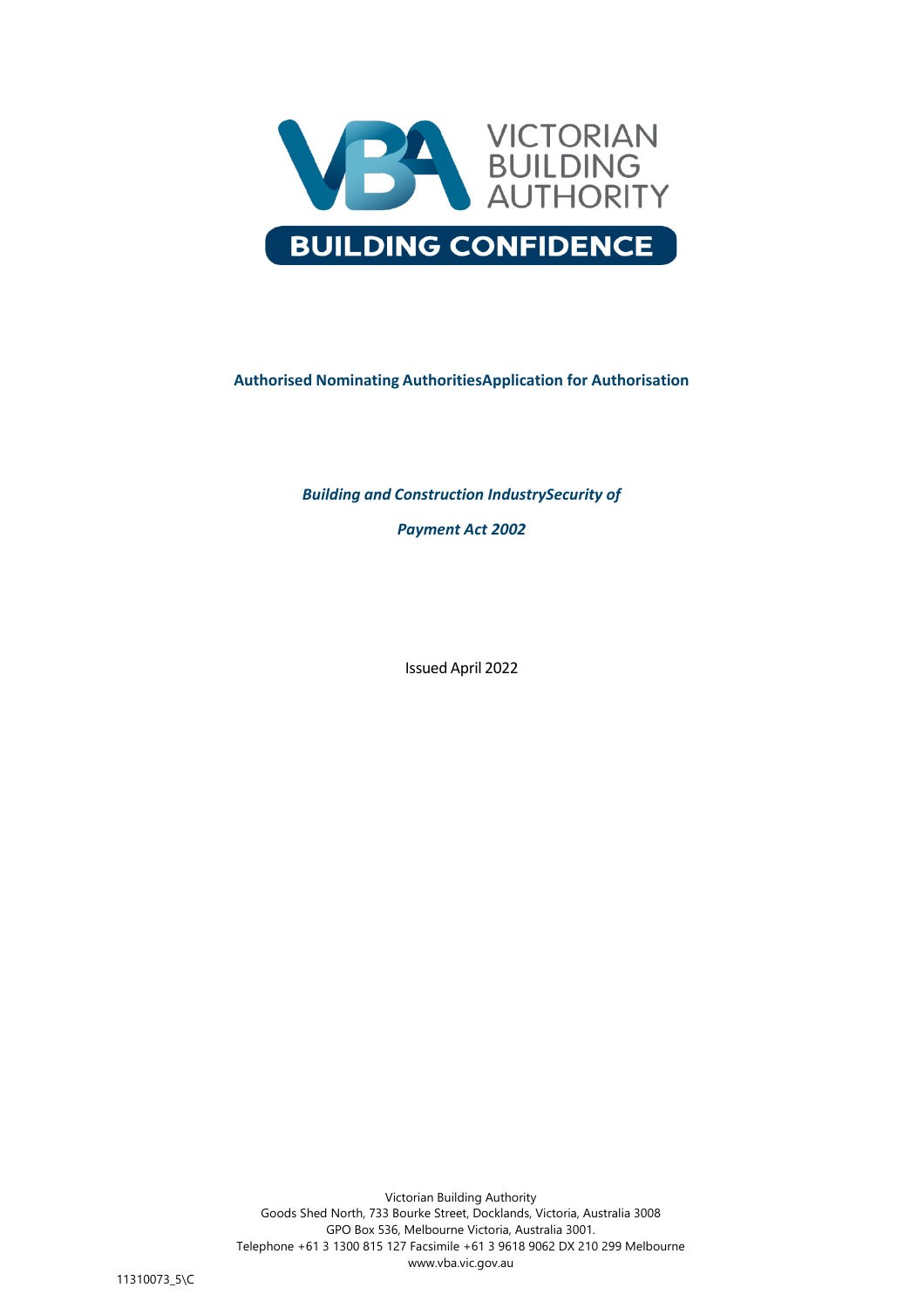# **Contents**

| $\label{eq:interoduction} \mbox{Introduction} \,\, \ldots \,\, \ldots \,\, \ldots \,\, \ldots \,\, \ldots \,\, \ldots \,\, \ldots \,\, \ldots \,\, \ldots \,\, \ldots \,\, \ldots \,\, \ldots \,\, \ldots \,\, \ldots \,\, \ldots \,\, \ldots \,\, \ldots \,\, \ldots \,\, \ldots \,\, \ldots \,\, \ldots \,\, \ldots \,\, \ldots \,\, \ldots \,\, \ldots \,\, \ldots \,\, \ldots \,\, \ldots \,\, \ldots \,\, \ldots \,\, \ldots \,\, \ldots \,\, \ldots \,\, \ldots \$ |  |
|--------------------------------------------------------------------------------------------------------------------------------------------------------------------------------------------------------------------------------------------------------------------------------------------------------------------------------------------------------------------------------------------------------------------------------------------------------------------------|--|
|                                                                                                                                                                                                                                                                                                                                                                                                                                                                          |  |
|                                                                                                                                                                                                                                                                                                                                                                                                                                                                          |  |
|                                                                                                                                                                                                                                                                                                                                                                                                                                                                          |  |
|                                                                                                                                                                                                                                                                                                                                                                                                                                                                          |  |
|                                                                                                                                                                                                                                                                                                                                                                                                                                                                          |  |
|                                                                                                                                                                                                                                                                                                                                                                                                                                                                          |  |
|                                                                                                                                                                                                                                                                                                                                                                                                                                                                          |  |
|                                                                                                                                                                                                                                                                                                                                                                                                                                                                          |  |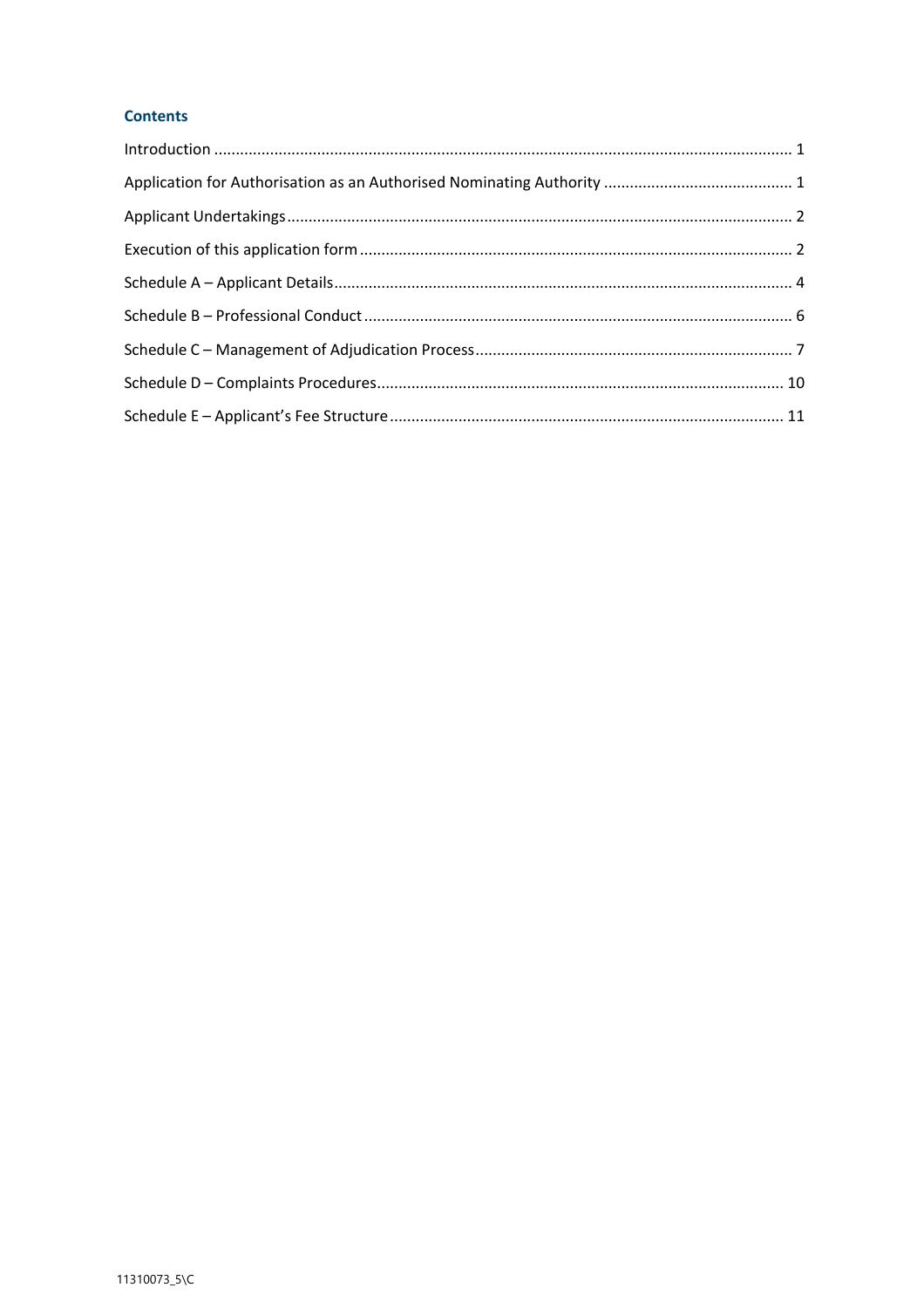## <span id="page-2-0"></span>**Introduction**

# *Building and Construction Industry Security of Payment Act 2002*

The *Building and Construction Industry Security of Payment Act 2002* (the SOP Act) provides a fast, cheap and non-legalistic way to resolve payment disputes through adjudication.

Adjudicators are nominated by Authorised Nominating Authorities (**ANA**s).

ANAs are authorised to perform this service by the Victorian Building Authority (the **VBA**) under section 42 of the SOP Act. The VBA may also withdraw any authorisation it has given.

Before authorising an ANA under section 42, the VBA must have regard to guidelines issued by the Minister (Ministerial Guidelines) under section 44 of the SOP Act.

In addition, section 43 of the SOP Act permits the VBA to impose conditions of authorisation, and to vary or revoke any existing conditions, in accordance with Ministerial Guidelines.

An ANA can appeal to the Building Appeals Board under section 144A of the *Building Act 1993*  against theimposition or variation of a condition.

## **Applying for authorisation as an Authorised Nominating Authority**

Organisations wishing to apply for authorisation as an Authorised Nominating Authority must complete the *Application for authorisation as an Authorised Nominating Authority*.

Applicants are required to provide detailed information demonstrating procedures and policies to deliverfast, fair, low cost and high quality adjudication services under the SOP Act.

All schedules must be completed. Failure to do so will delay consideration of the application.

## **Contact and submission information**

All inquiries and completed submissions, including supporting material, are to be submitted by email to the following email address by **no later than 30 April 2022**: [ANAApplication@vba.vic.gov.au.](mailto:ANAApplication@vba.vic.gov.au)

Completed applications together with supporting material should be submitted in scanned PDF format with a minimum resolution of 300 dpi and a file size not exceeding 20 MB. For file sizes exceeding that limit, please submit in separate parts or contact the VBA using the above email address for alternate instructions.

## <span id="page-2-1"></span>**Application for Authorisation as an Authorised Nominating Authority**

The Applicant hereby applies to the VBA pursuant to section 42 of the SOP Act for authorisation as an ANA.

The Applicant acknowledges that it is a condition of authorisation that it demonstrates its capacity to comply with conditions as issued by the VBA from time to time, pursuant to section 43 of the SOP Act.

In support of this application, the Applicant provides the information in Schedules A to E and provides an executed declaration and undertakings which support the Applicant's future compliance with the ANA Conditions of Authorisation, the SOP Act and SOP Regulations.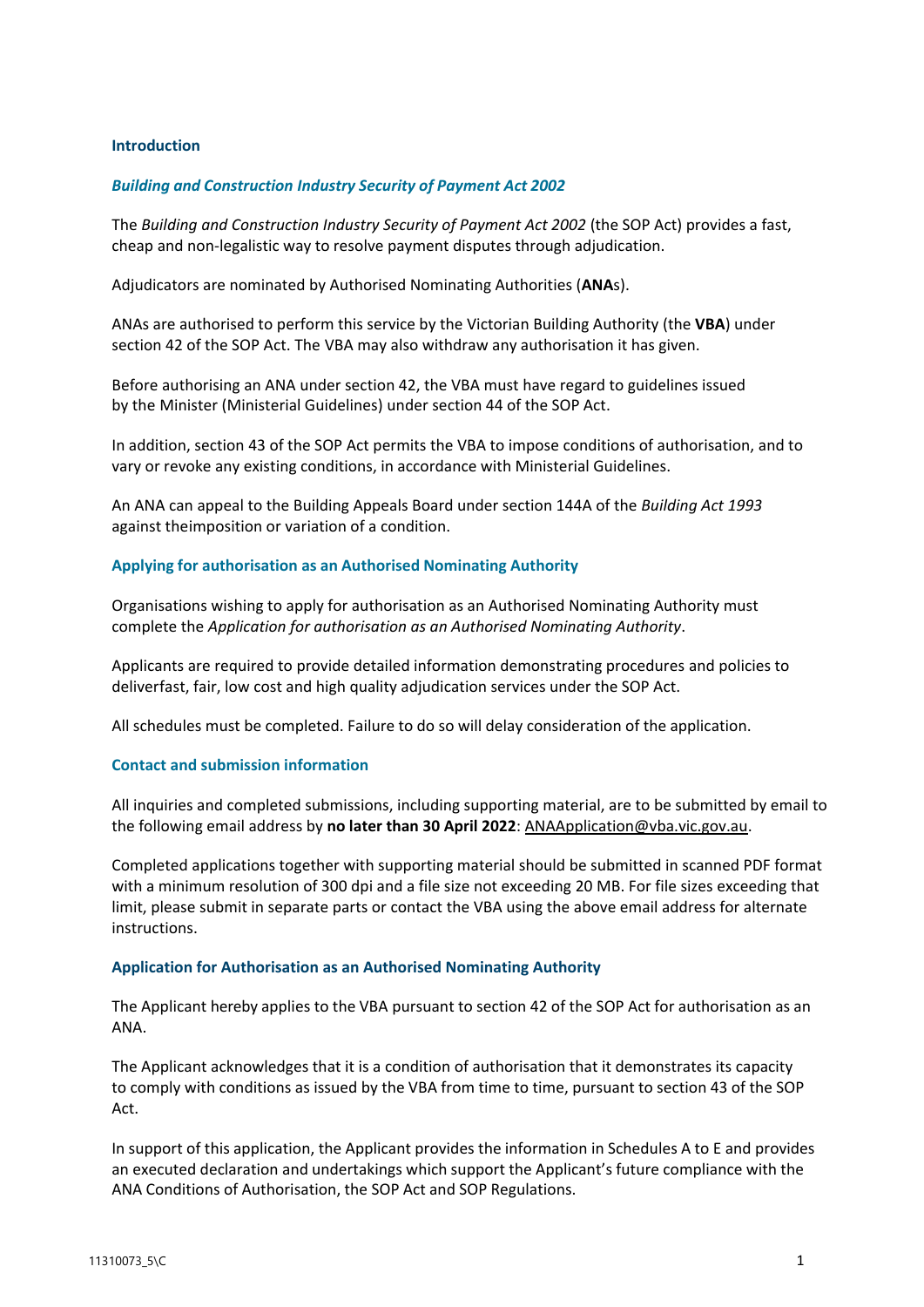# **Applicant's Declarations**

The Applicant hereby declares that the information provided by the Applicant to the VBA in connection with this application is true and correct and not misleading in any particular, to the best of the Applicant's knowledge, information and belief.

# <span id="page-3-0"></span>**Applicant Undertakings**

If the VBA authorises the Applicant to nominate adjudicators for the purposes of the SOP Act, the Applicant undertakes to:

- 1. comply with the ANA Conditions of Authorisation, the SOP Act and SOP Regulations,
- 2. provide information reasonably requested by the VBA about any aspect of the adjudication process,
- 3. comply with any adjudication reporting system required by the VBA, and
- 4. promptly notify the VBA of any change to any particulars contained in the Applicant's application.

# <span id="page-3-1"></span>**Execution of this application form**

This form may be executed and witnessed in any manner permitted by the *Corporations Act 2001* and *Electronic Transactions (Victoria) Act* 2000 (as the case may be).

The Applicant warrants and agrees that signing this application form (by any method permitted above) and any associated electronic communication identifies the Applicant as the signatory to this application and evidences the Applicant's intention to be bound by the undertakings given by the Applicant.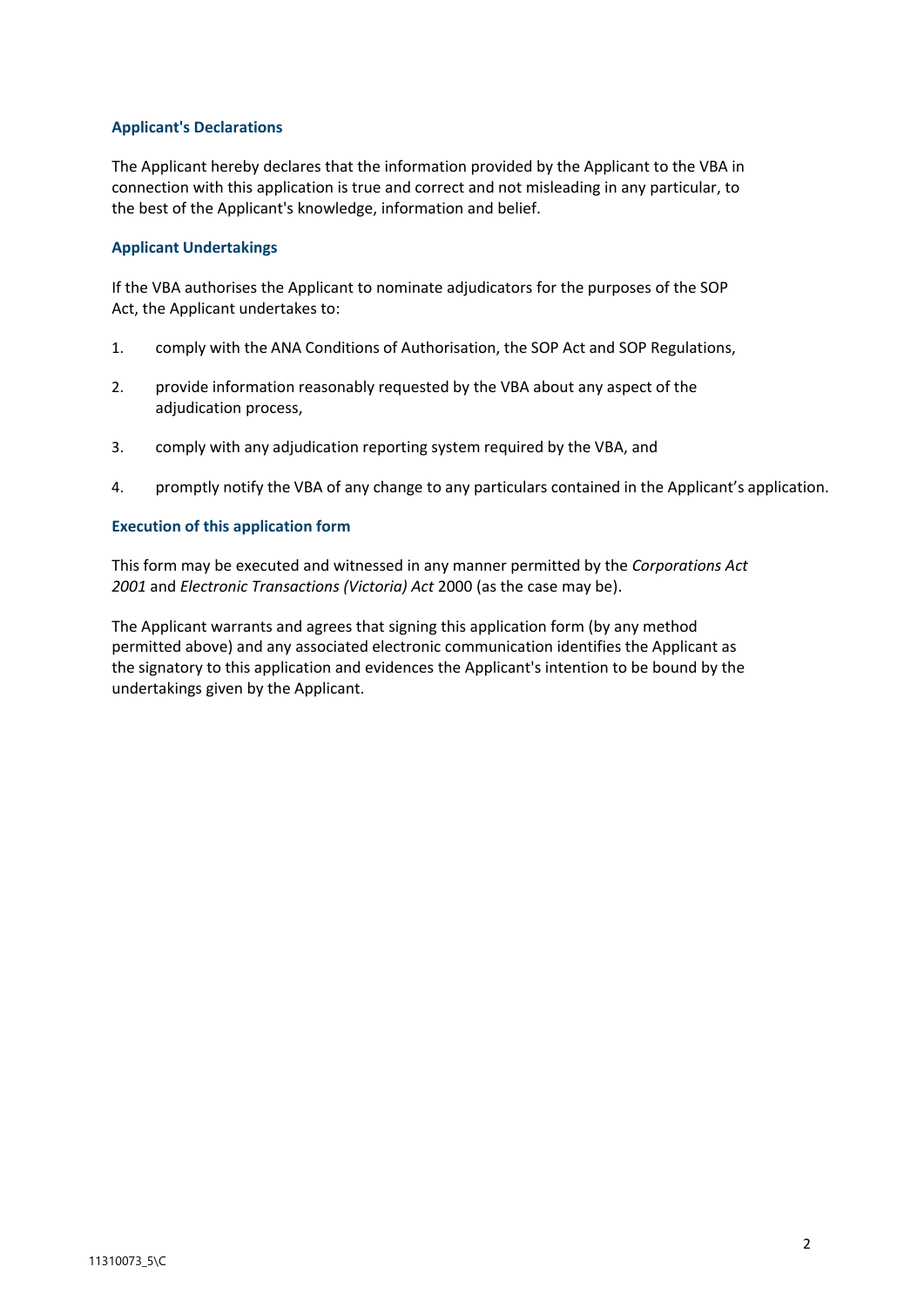Executed by \_\_\_\_\_\_\_\_\_\_\_\_\_\_\_\_\_\_\_\_\_\_\_\_\_\_\_\_\_\_\_

ACN \_\_\_\_\_\_\_\_\_\_\_\_\_\_\_\_\_\_\_\_\_\_\_\_\_\_\_\_\_\_\_\_\_\_\_\_\_

In accordance with s 127(1) of the Corporations Act 2001 (Cth):

Signature of director Signature of director/company secretary (Please delete as applicable)

Name of director (print) Name of director/company secretary (print)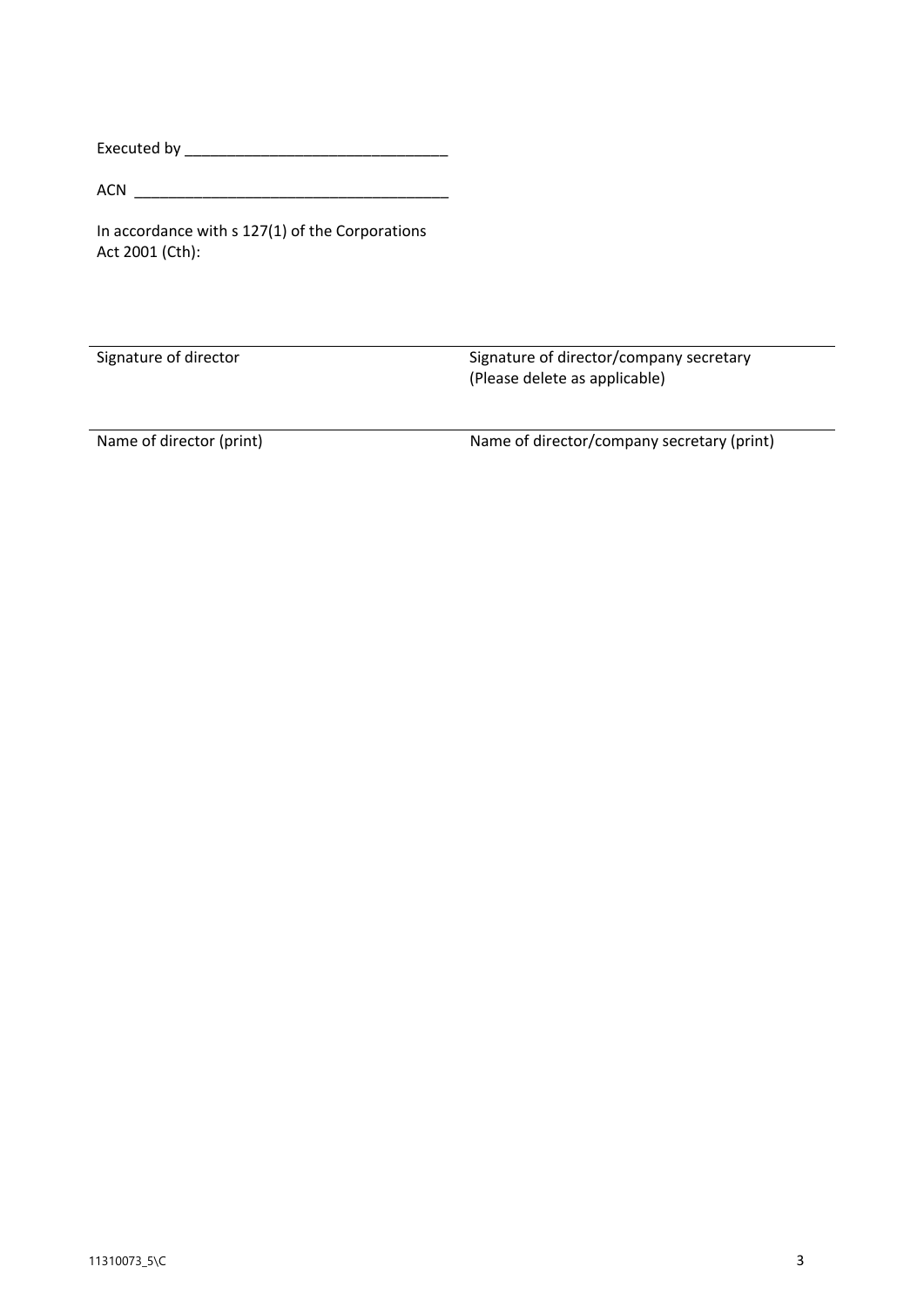# <span id="page-5-0"></span>**Schedule A – Applicant Details**

| Name of Applicant:             |  |
|--------------------------------|--|
| Trading Name (if different):   |  |
| Contact Person:                |  |
| Position in Organisation:      |  |
| Registered Business Address:   |  |
| Postal Address (if different): |  |
| ABN:                           |  |
| Telephone:                     |  |
| Fax:                           |  |
| Email:                         |  |
| Website:                       |  |

# **ANA Contact details for VBA website**

| Name of ANA:                   |  |
|--------------------------------|--|
| <b>Business address:</b>       |  |
| Postal Address (if different): |  |
| Telephone:                     |  |
| Fax:                           |  |
| Email:                         |  |
| Website:                       |  |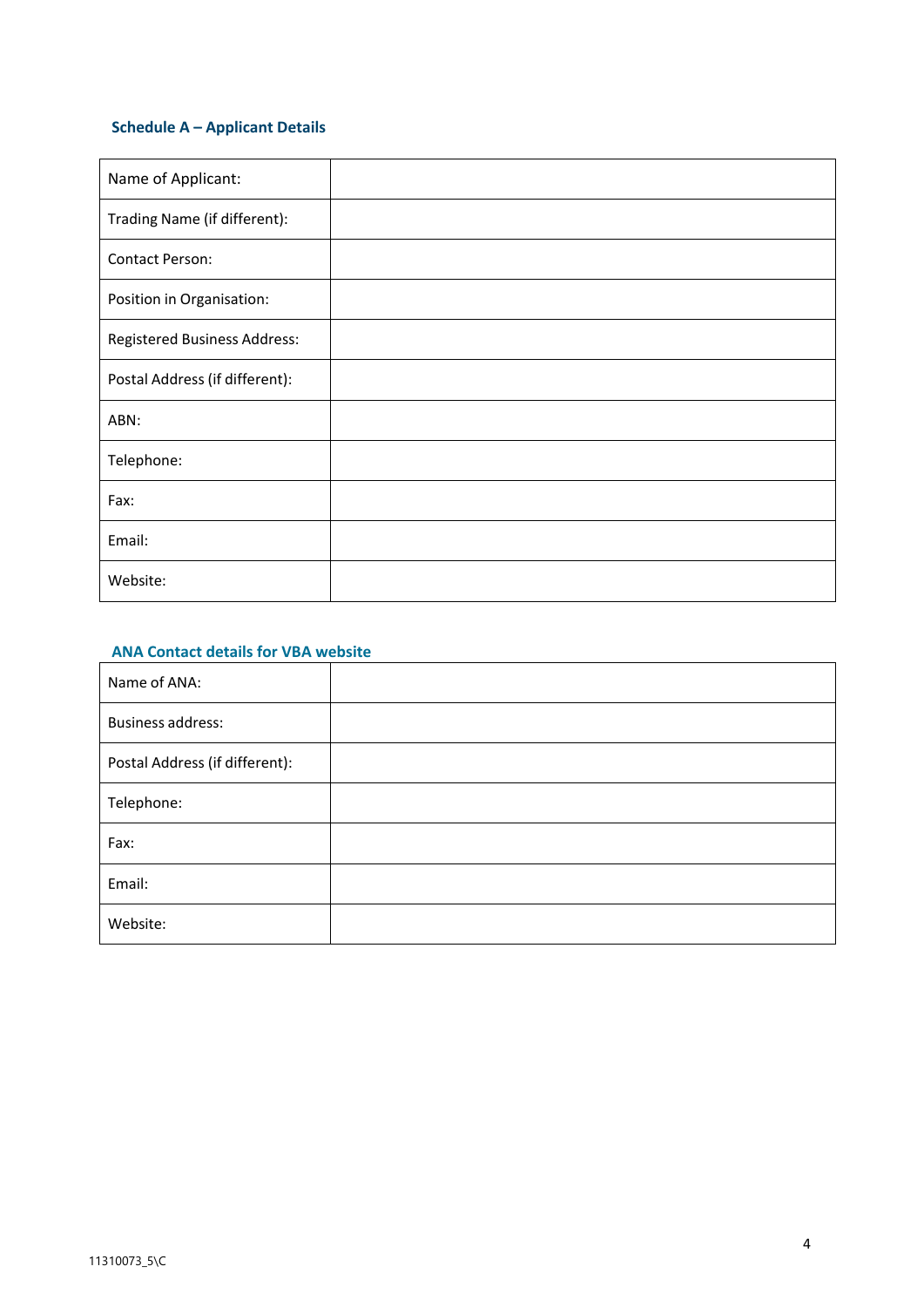#### **Supporting documentation**

The Applicant is required to set out a brief summary of its background, experience and qualifications, including a profile of its management and membership, professional or industry connections, number of members and any other information which will assist the VBA to determine whether the Applicant should be granted authorisation.

This information should include, but not be limited to, the information set out below.

#### **1. Certificate of incorporation, registration, articles of association etc.**

Where the Applicant is a corporation or incorporated association, the Applicant is required to attach its certificate of incorporation or registration, memorandum and articles or constitution, certificate of registration of any business name, and any other document evidencing the formation of the Applicant.

#### **2. Applicant's financial information**

Applicants are required to attach documents detailing their financial position, including their Financial Statement for the preceding financial year and latest Balance Sheet.

#### **3. Membership profile**

Applicants that are a corporation or incorporated association are required to provide a profile of their membership.

## **4. History and reputation of the Applicant**

Where relevant, Applicants are required to demonstrate their history and reputation including in maintaining industry confidence in the ANA process. This information should include but not be limited to:

- The Applicant's history of acting as an ANA in this jurisdiction.
- Other jurisdiction(s), if any, in which the Applicant is authorised as an ANA and/or otherwise operating under Security of Payment legislation in Australia.
- Details of the authorisation period or arrangements in any other jurisdiction(s), if any, in which the Applicant is authorised as an ANA and/or otherwise operating under Security of Payment legislation in Australia.

## **5. Applicant's personnel**

The management and staff available to carry out the functions of an ANA, details of their roles and responsibilities and their experience, qualifications and training relevant to the discharge of the functions of an ANA.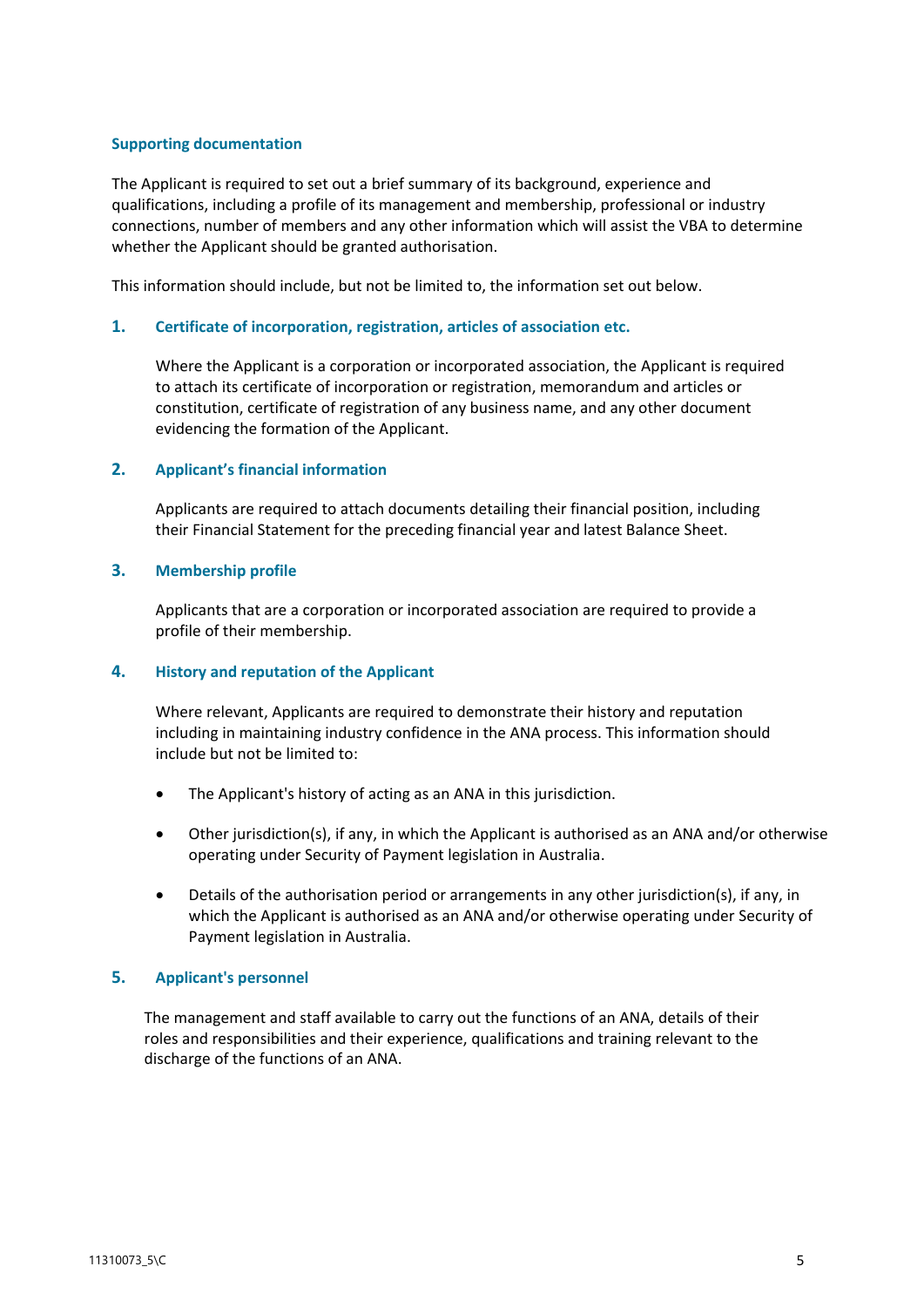# <span id="page-7-0"></span>**Schedule B – Professional Conduct**

# **1. Probity**

Provide information which demonstrates that the ANA and its directors and officers are fit and proper people to perform the functions of an ANA under the SOP Act.<sup>1</sup>

# **2. Procedural fairness**

Demonstrate policy and procedures which:

- evidence the Applicant's capacity to perform its functions as an ANA in accordance with the requirements of procedural fairness; and
- support and maintain the independent exercise of an adjudicator's responsibilities under the SOP Act.<sup>2</sup>

# **3. Conflict of interest**

## **3.1 Before nomination or appointment of adjudicators**

Demonstrate policy and procedures which:

- identify and resolve conflicts of interest in performing its function as an ANA, and
- identify and resolve conflicts of interest for any adjudicator it considers for nomination orappointment.

## **3.2 After nomination or appointment of adjudicators**

Demonstrate policy and procedures which identify the action expected of an adjudicator who becomes aware of any conflict between the adjudicator and either the claimant or the respondent.

**.** 

 $1$  The factors to consider in determining whether a person is 'fit and proper' are outlined in footnote 2 to the ANA Conditions of Authorisation.

<sup>&</sup>lt;sup>2</sup> The requirements of procedural fairness are set out in footnote 3 to the ANA Conditions of Authorisation.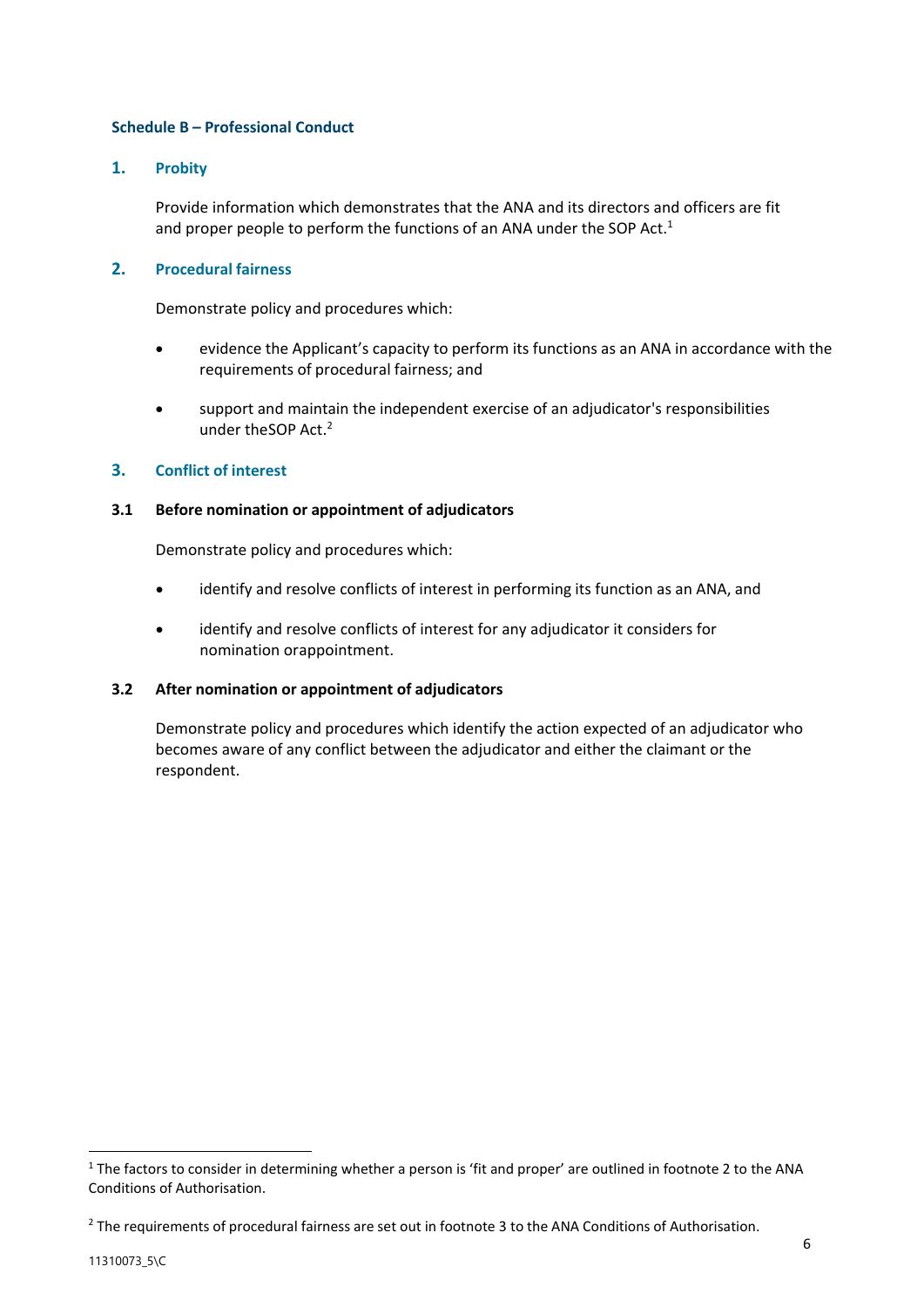#### <span id="page-8-0"></span>**Schedule C – Management of Adjudication Process**

The Applicant is required to provide detailed information which demonstrates its capacity to manage the adjudication process in accordance with the SOP Act and the ANA Conditions of Authorisation.

#### **1. General responsibility for the adjudication process**

Demonstrate practices and procedures that deliver an adjudication process that addresses the requirements set out in Condition 5.1 of the ANA Conditions of Authorisation.

#### **2. Management of Documents and Notices**

Demonstrate practices and procedures which ensure management of the documents and notices relating to the adjudication process, in accordance with Conditions 5.2 to 5.4 of the ANA Conditions of Authorisation.

#### **3. Nomination of Adjudicators**

Demonstrate practices and procedures for the selection and nomination of adjudicators that addresses the requirements set out in Condition 5.5 of the ANA Conditions of Authorisation. This will include:

- the administrative processes for dealing promptly with applications for nomination
- the steps and criteria on which each decision to nominate will be made
- who will actually make the decision to nominate (for example, delegations)
- the precautions the Applicant has in place to ensure probity in nominating.

## **4. Quality of adjudication**

Demonstrate a quality assurance system that supports consistent and reliable adjudicator selection, training and monitoring in accordance with Condition 5.6 of the ANA Conditions of Authorisation. This will include:

- information about the adjudicators available for nomination; their qualifications and industry experience
- policies and procedures which ensure that adjudicators nominated by the Applicant perform their functions under the SOP Act in compliance with the requirements of the Adjudicator Standards ofConduct at Appendix 1 of the ANA Conditions of Authorisation
- policies and procedures which ensure that adjudicators nominated by the Applicant possess the skills and knowledge set out in the Adjudicator Core Competencies at Appendix 2 of the ANA Conditions of Authorisation, and ensure the adjudicator's skills remain up to date.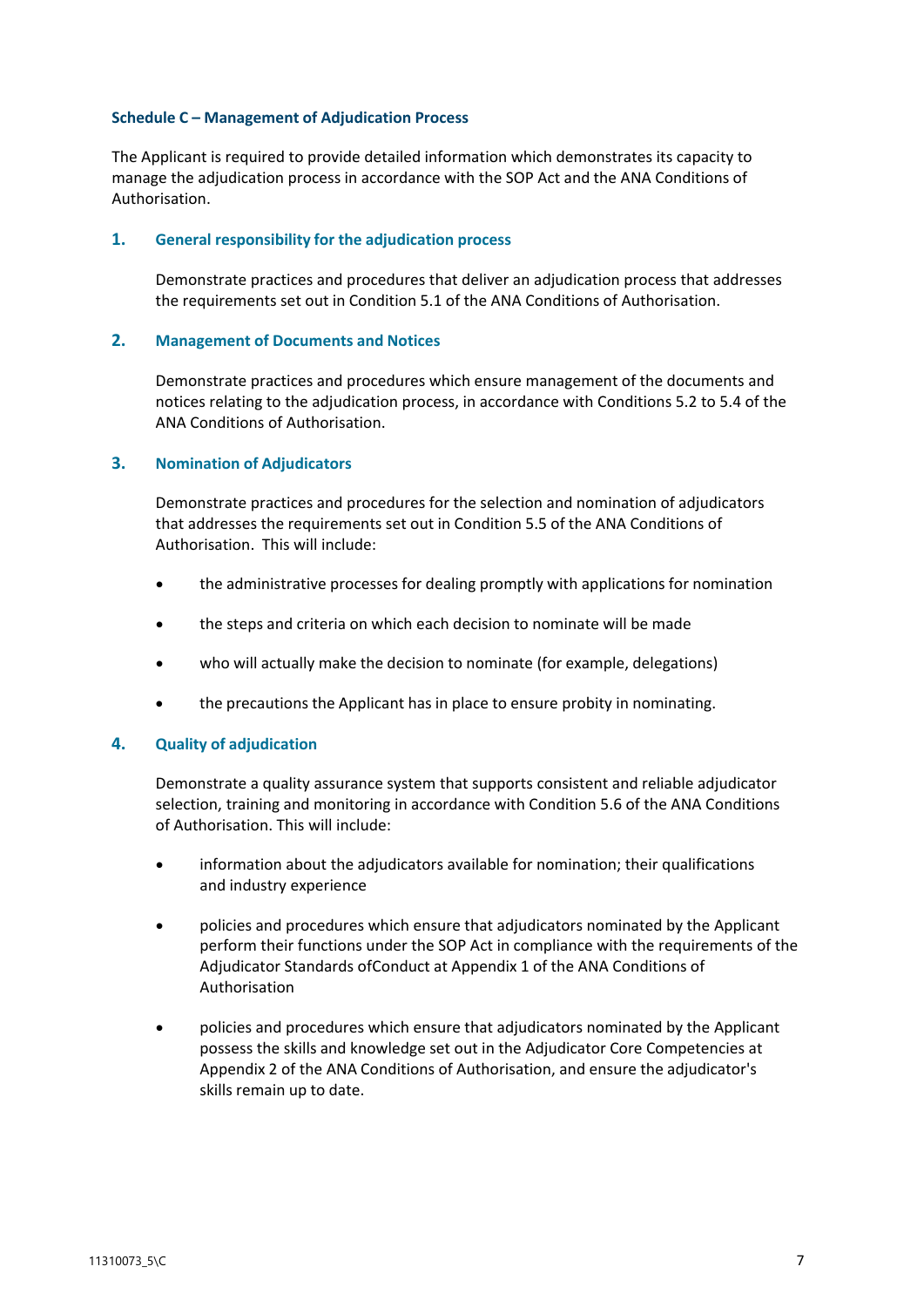# **5. Panel of Adjudicators**

The Applicant is required to provide the following information for each adjudicator that the Applicant proposes to include on its panel of adjudicators:

- educational qualifications;
- industry experience;
- area(s) of expertise;
- number of years' experience as an adjudicator:
	- in Victoria; and
	- in another jurisdiction(s);
- jurisdiction(s), other than Victoria, in which the person is operating as an adjudicator and/or otherwise operating under Security of Payment legislation in Australia;
- whether the adjudicator is included on the panel of adjudicators of another ANA in Victoria, and if so, the name of the ANA(s) and details of how that will be managed by the Applicant;
- details of performance over the current authorisation period for each reporting period or part thereof (i.e. 1 July 2019 to 30 June 2020; 1 July 2020 to 30 June 2021; 1 July 2021 to 31 March 2022):
	- date included on the panel of adjudicators;
	- date from which available for nomination:
	- date(s) not available for nomination;
	- number of applications accepted;
	- number of determinations made;
	- number of applications accepted where a determination was not made and the reason(s) the determination was not made;
	- number of determinations subject to judicial review;
	- number of determinations quashed or remitted;
	- level or grade of the adjudicator and hourly rate applicable to each level or grade.

## **6. Information about the Applicant's provision of information and advice to the public**

The Applicant is required to provide information about how the Applicant provides information and advice to the public about the Security of Payment scheme and the adjudication process, including:

the Applicant's management and staff available to provide information and advice to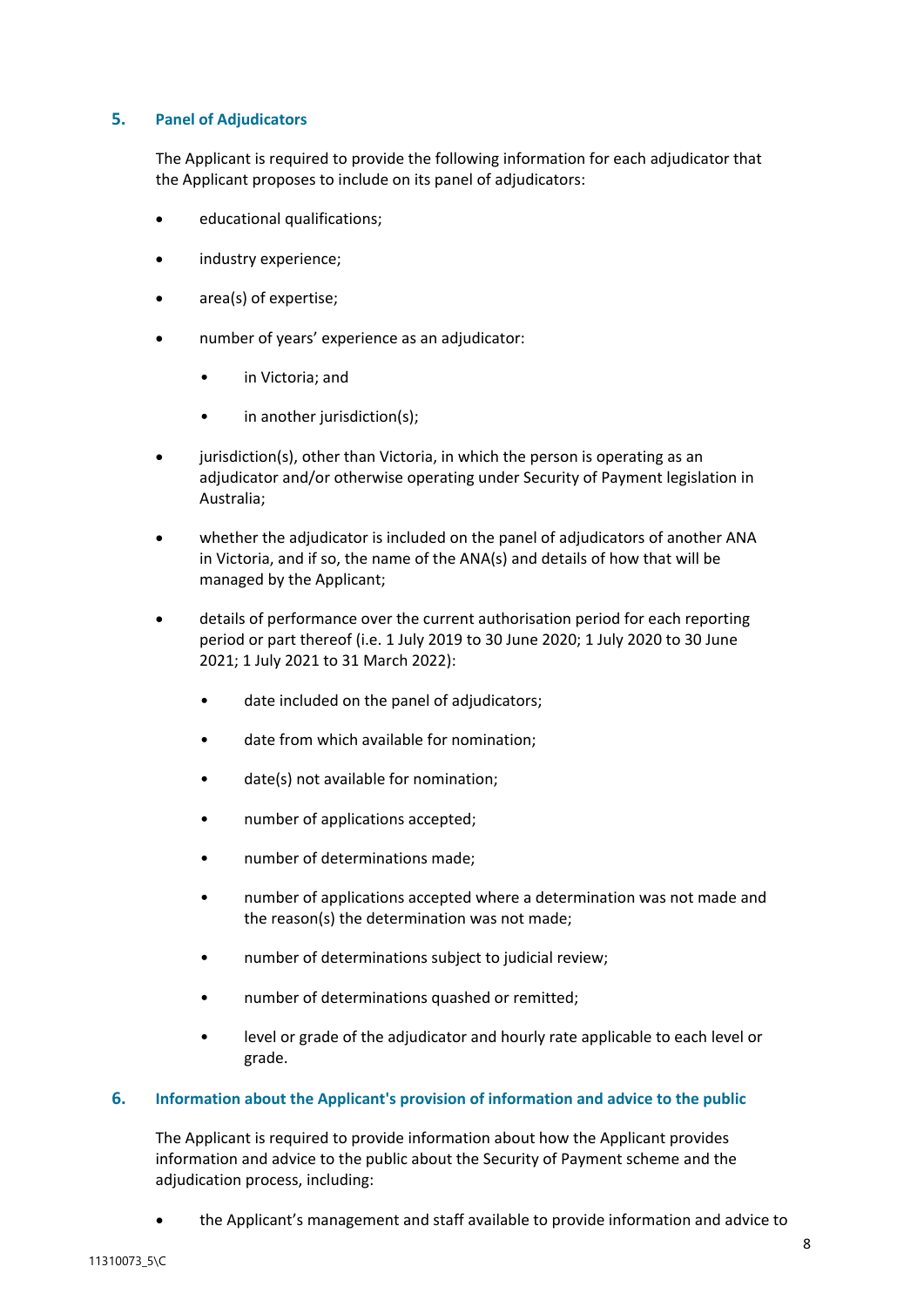the public about the Security of Payment scheme and the adjudication process; and

 the circumstances in which the Applicant refers a request from the public for information and advice to another person or organisation, and if so, why and to whom the request is referred.

#### **7. Privacy and Confidentiality**

Demonstrate a quality assurance system that ensures the security of all confidential information and protection of personal information to the standards required by Condition 3 of the ANA Conditions of Authorisation.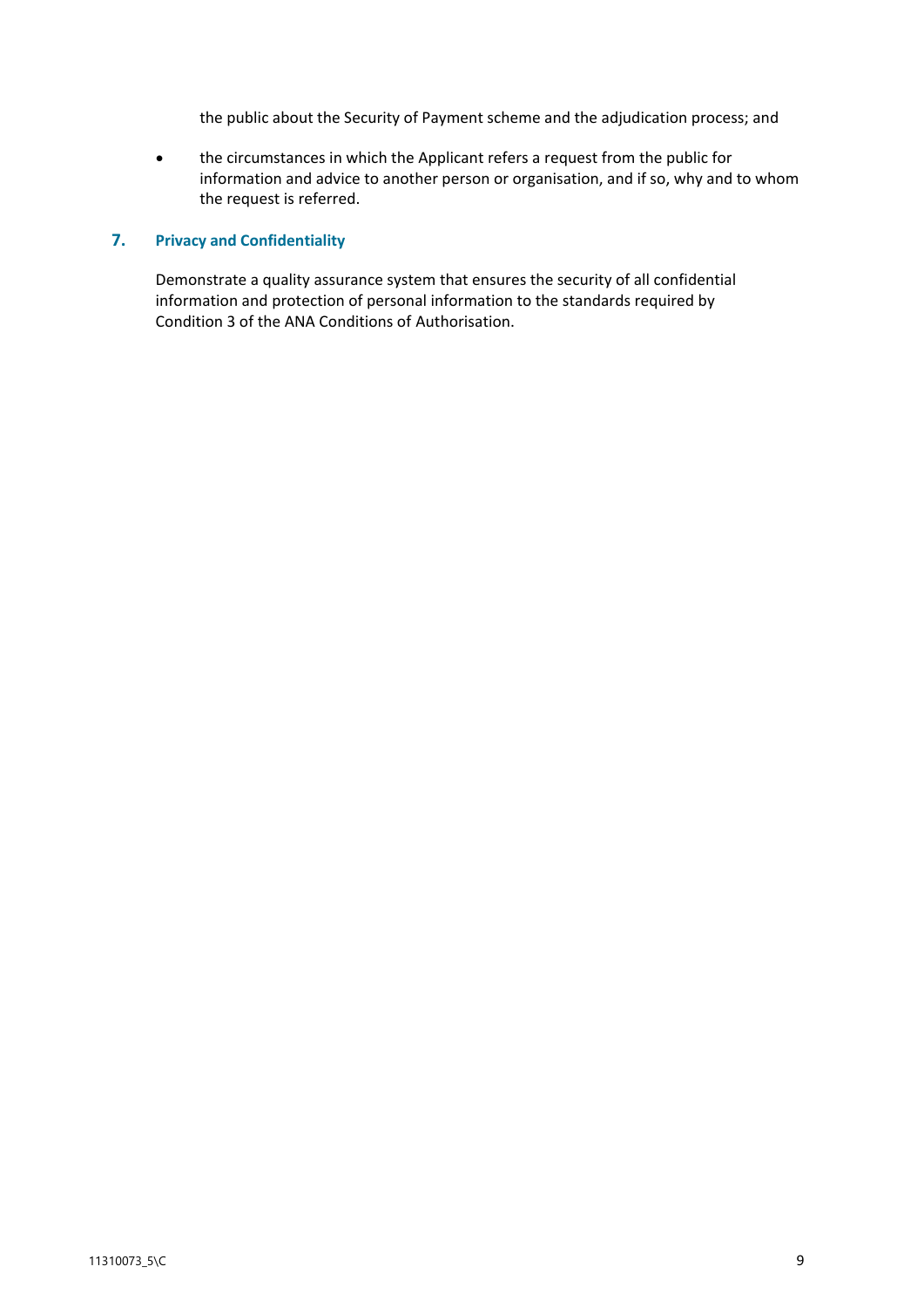## <span id="page-11-0"></span>**Schedule D – Complaints Procedures**

The Applicant is required to provide a detailed outline of its complaints procedure that demonstrably meets the requirement set out in Condition 7 of the ANA Conditions of Authorisation. This includes how a person involved in the adjudication process is made aware of the organisation's complaints procedure.